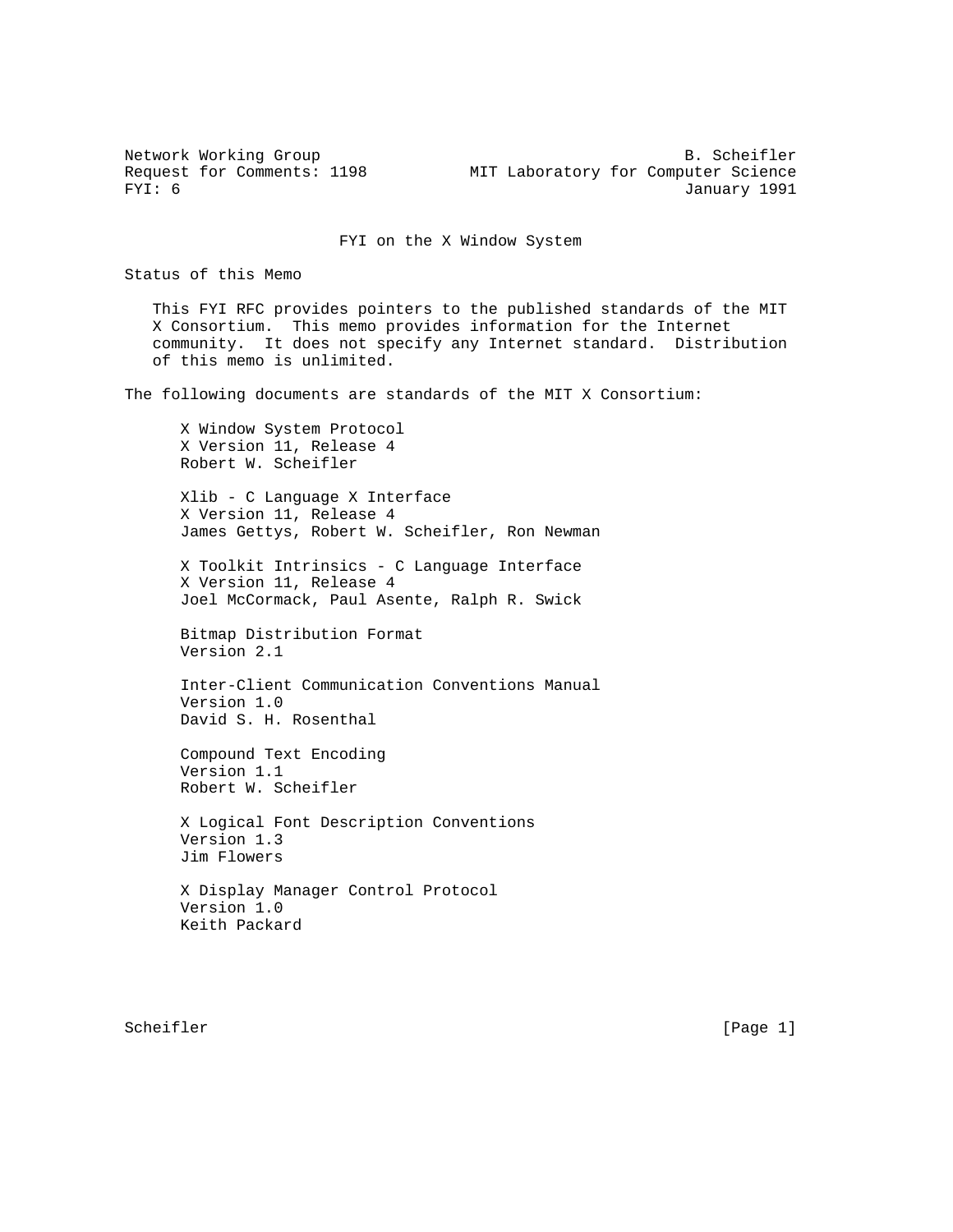X11 Nonrectangular Window Shape Extension Version 1.0 Keith Packard

 The following documents are draft standards of the MIT X Consortium. To become standards, further "proof of concept" is required, in the form of working implementations. The specifications may be subject to incompatible changes if implementation efforts uncover significant problems.

 PEX Protocol Specification Version 4.0P Randi J. Rost (editor) Extending X for Double-Buffering, Multi-Buffering, and Stereo Version 3.2 Jeffrey Friedberg, Larry Seiler, Jeff Vroom

 Standards and draft standards of the MIT X Consortium are generally included in the MIT X software distribution. The distribution is usually available via anonymous FTP from a variety of hosts around the world. Questions about FTP sites for the current release can be sent to xrequest@expo.lcs.mit.edu. The distribution can also be ordered on tape from MIT for a nominal charge, contact:

 MIT Software Distribution Center Technology Licensing Office Room E32-300 77 Massachusetts Avenue Cambridge, MA 02139 Phone: (617) 258-8330

The MIT X Consortium can be reached by writing to the Director:

 Bob Scheifler MIT X Consortium Laboratory for Computer Science 545 Technology Square Cambridge, MA 02139 EMail: rws@expo.lcs.mit.edu

Scheifler [Page 2]